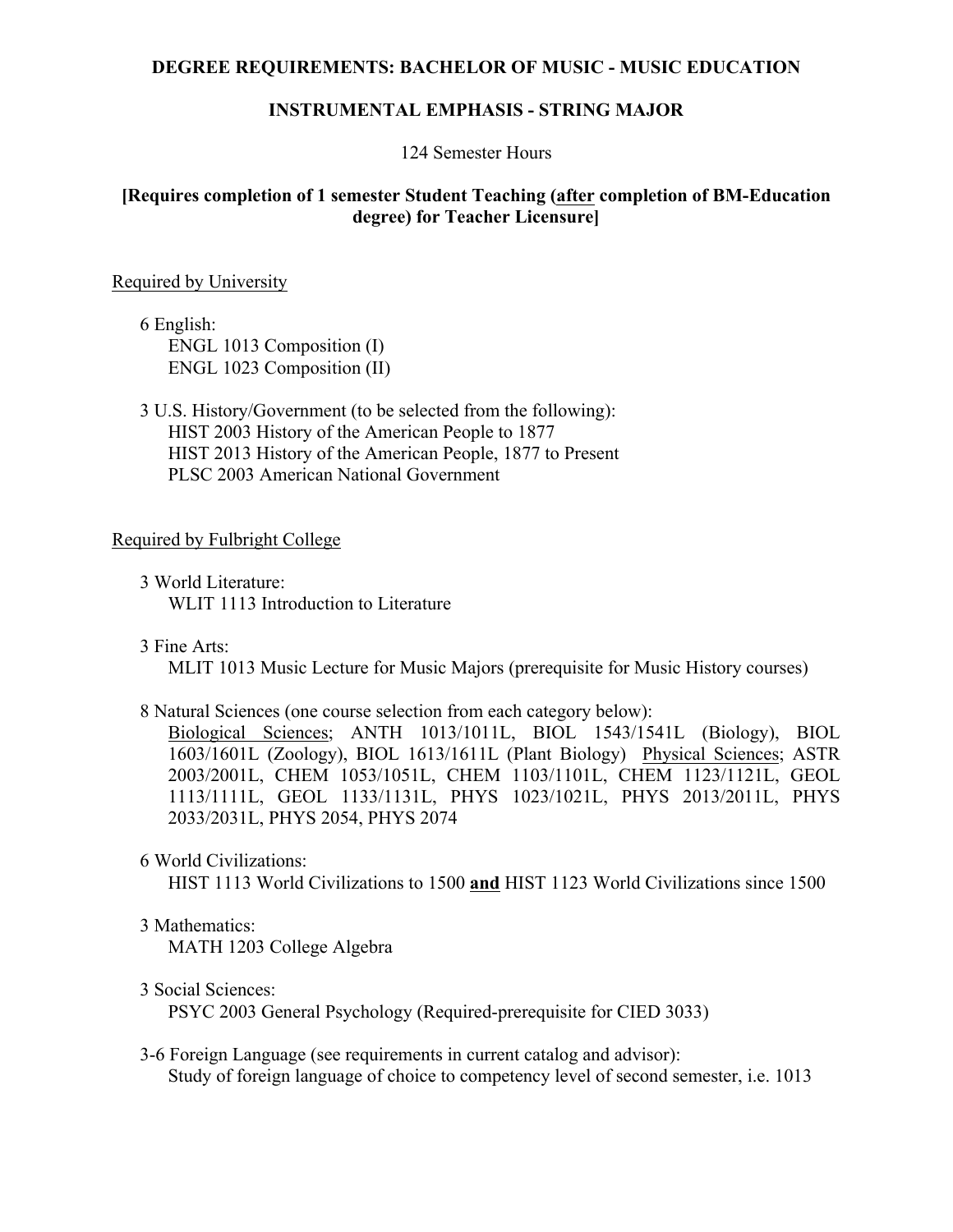Theory/Aural Perception: 15 Hours MUTH 1003 Basic Musicianship<sup>1</sup> MUTH 1603 Music Theory I MUTH 2603 Music Theory II MUTH 1621 Aural Perception I MUTH 1631 Aural Perception II MUTH 3613 Form and 20th Century Techniques MUTH 2621 Aural Perception III MUTH 2631 Aural Perception IV MUTH 4612 Orchestration Class Piano: 4 Hours2 MUAC 1221 Piano Class for Music Majors I MUAC 1231 Piano Class for Music Majors II MUAC 2221 Piano Class for Music Majors III MUAC 2231 Piano Class for Music Majors IV Class Instruments: 7 Hours MUAC 1331/1341 Class Instruction in Clarinet and Saxophone and Flute MUAC 1351/1361 Class Instruction in High and Low Brass Instruments MUAC 1371 Teaching the Beginning Percussionist MUED 2552 Class Instruction in Orchestral String Instruments Music Technology: 2 Hours (sophomore standing required for enrollment) MUAC 2111 Music Technology I MUAC 2121 Music Technology II History/Literature: 6 Hours MUHS 3703 History of Music to 1800 MUHS 3713 History of Music from 1800 to Present Applied Music (Private):  $14$  Hours<sup>3</sup> MUAP 110V (4 hours), MUAP 210V (4 hours), MUAP 310V (4 hours), MUAP 410V (1 hour) taken in conjunction with MUAP 3201 Recital I (1 hour)

Pedagogy: 2 Hours MUPD 3801 Conducting MUPD 3811 Conducting Instrumental Music

Ensemble: 9 Hours

MUEN 1411 Concert Choir is required the first year of residency for all music majors (1 hour). (May substitute MUEN 1451 Schola Cantorum or MUEN 1581 Vocal Ensemble due to time conflict with Orchestra)

MUEN 1431, 2431, 3431, 4431 Symphony Orchestra (8 hours)